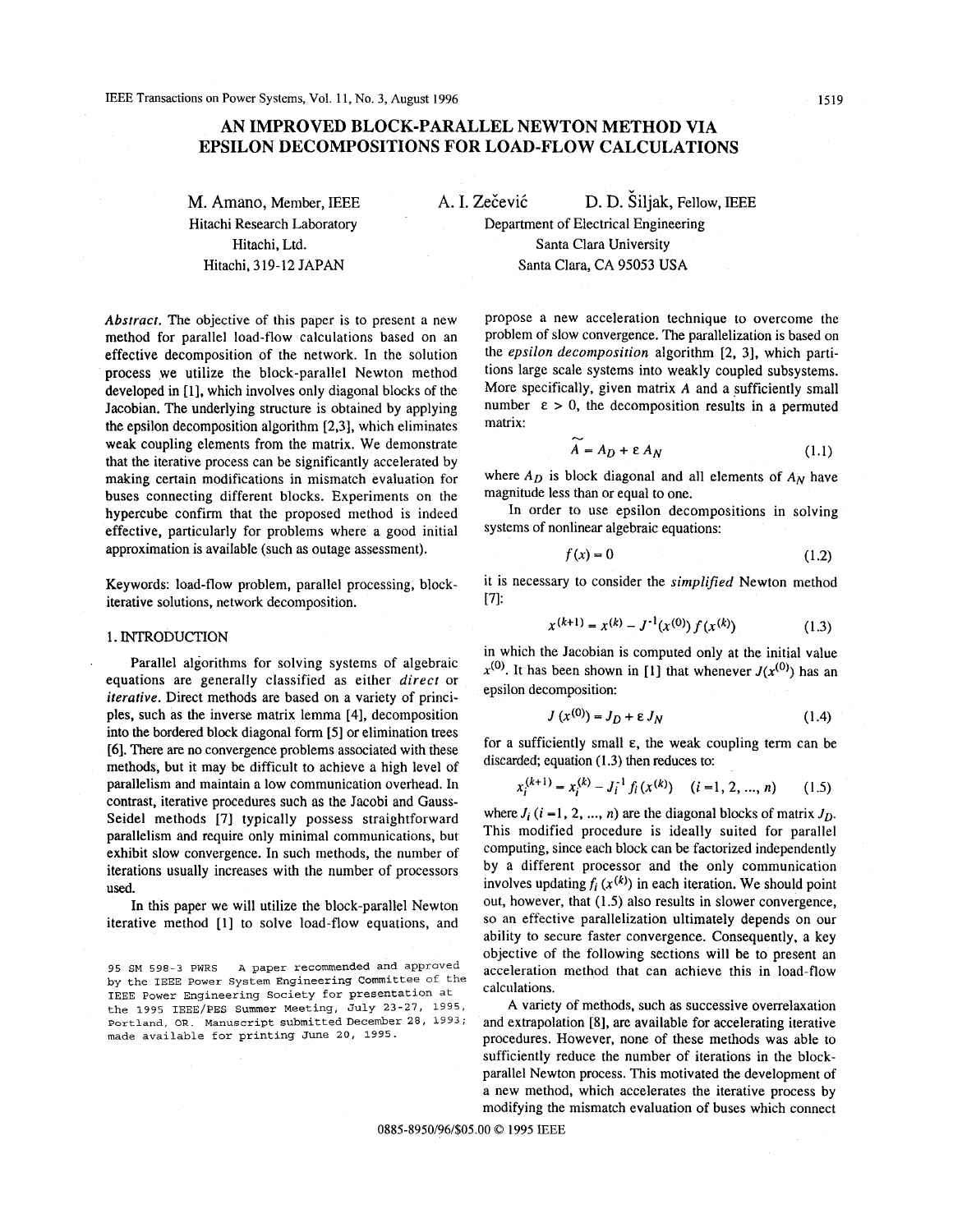1520

different blocks. Numerical experiments have shown that this technique can significantly reduce the number of iterations; in the following, iterative process (1 *S)* with such an acceleration will be referred to as the *improved* blockparallel Newton method. Computational results using the lEEE 118 bus system and an 888 bus network on an 8-node hypercube will be presented to illustrate that the proposed method is indeed effective, particularly when a good initial approximation is available (as in the ,case in outage assessment).

## **2.** APPLICATION OF THE BLOCK-PARALLEL NEWTON METHOD TO THE LOAD FLOW PROBLEM

The load-flow problem is described by a system of nonlinear algebraic equations:

$$
F(x; P, Q) = 0
$$
 (2.1)

where *x* is a variable vector of bus voltages, and *P* and *Q*  are input vectors of injected powers. For an  $n$ -bus system without the slack bus,  $(2.1)$  can be reformulated as:

$$
F_i(x_1, x_2, ..., x_n; P_i, Q_i) = 0 \quad (i = 1, 2, ..., n) \quad (2.2)
$$

**Where** 

$$
F_i = [F_{P_i}, F_{Q_i}]^T, \quad x_i = [f_i, e_i]^T
$$
 (2.3)

and

$$
F_{P_i} = P_i - \text{Re} (E_i \sum_{k=1}^{n} Y_{ik}^* E_k^*)
$$
 (2.4)

$$
F_{Q_i} = Q_i - \text{Im} (E_i \sum_{k=1}^{n} Y_{ik}^* E_k^*)
$$
 (2.5)

In the above equations,  $E_i = e_i + j f_i$  represents the complex node voltages,  $S_i = P_i + j Q_i$  the injected power and  $Y_{ik} - G_{ik} + j B_{ik}$  the admittance. For *PV* buses, where the voltage magnitude  $V_i$  is fixed, equation (2.5) is replaced by

$$
F_{Q_i} = V_i^2 - (e_i^2 + f_i^2)
$$
 (2.6)

The standard Newton method

$$
x^{(k+1)} = x^{(k)} - J^{-1}(x^{(k)}) F(x^{(k)})
$$
 (2.7)

is the most general method for solving such systems of nonlinear equations. Iterations (2.7) are typically updated using LU factorization and forward/backward substitution in conjunction with sparse matrix techniques [8]. In most applications, however, method **(1.3)** is known to be an adequate substitute for  $(2.7)$  [9]. Furthermore, as demonstrated earlier, when  $J(x^{(0)})$  has an epsilon decomposition (1.3) can be additionally simplified, resulting in procedure (1.5) which is ideally suited for parallel processing.

Obtaining an epsilon decomposition for the Jacobian is a fundamental step in the parallel solution of (1.5). Choosing *flat start* values

$$
e_i = 1, \qquad f_i = 0 \qquad (i = 1, 2, ..., n) \tag{2.8}
$$

as the initial approximation, and assuming (for simplicity) that:

$$
\sum_{k=1}^{n} G_{ik} = 0 \qquad (i = 1, 2, ..., n)
$$
 (2.9)

$$
\sum_{i=1}^{n} B_{ik} = 0 \qquad (i = 1, 2, ..., n)
$$
 (2.10)

the Jacobian computed at  $x^{(0)}$  becomes:

 $\hat{k}$ 

$$
J(x^{(0)}) = \begin{bmatrix} B_{11} & G_{11} & B_{12} & G_{12} & \dots & B_{1n} & G_{1n} \\ G_{11} & B_{11} & G_{12} & B_{12} & G_{1n} & B_{1n} \\ \vdots & \vdots & \vdots & \vdots & \vdots \\ B_{n1} & G_{n1} & B_{n2} & G_{n2} & \dots & B_{nn} & G_{nn} \\ G_{n1} & B_{n1} & G_{n2} & B_{n2} & \dots & G_{nn} & B_{nn} \end{bmatrix}
$$
(2.11)

For *PV* nodes, the  $2 \times 2$  blocks are substituted by:

$$
\begin{bmatrix} B_{ik} & -G_{ik} \\ 0 & 0 \end{bmatrix}
$$
 or 
$$
\begin{bmatrix} B_{ii} & -G_{ii} \\ 0 & -2 \end{bmatrix}
$$
 (2.12)

Although  $J(x^{(0)})$  is a  $2n \times 2n$  matrix, for decomposition purposes it is convenient to treat each  $2 \times 2$  block as a single element. In particular, since in most cases  $B_{ik}$  is substantially larger than  $G_{ik}$ , we will generally apply epsilon decomposition to matrix  $B=[B_{ik}]$  and subsequently use the result to partition the original Jacobian; this reduces the problem dimension by a factor of 2.

**As** an illustration, we will consider the IEEE 14 bus system [IO], with matrix *B* shown in [Fig.](#page-2-0) **1.** The epsilon decomposition algorithm [2, 31 first removes the weak coupling by eliminating the off-diagonal elements which have magnitude less than or equal to  $\varepsilon$ , then collects the buses in the same blocks which keep connections after the elimination. Selecting  $\varepsilon = 4.1$ , we obtain four diagonal blocks shown in [Fig. 1.](#page-2-0) It can be seen that all off-diagonal block elements have magnitude less than or equal to **E.** 

As for the selection of the parameter **E,** there is a simple rule that a larger  $\varepsilon$  results in smaller blocks, and the desired value can be found by changing the parameter according to the magnitude of the off-diagonal elements. In the example, ~=4.1 corresponds to the off-diagonal element "-4.1". If more blocks are needed, the element "-4.8" can be found, and by setting  $\varepsilon$ =4.8 the first diagonal block is divided as shown by the dotted lines (note that choosing  $\varepsilon$ =4.4 does not change the decomposition). **If the** number of blocks is specified, the desired decomposition can be derived changing **E** in such manner. **A** brief additional explanation of the algorithm using a simple example is presented in the Appendix.

For efficient parallel processing, it is important to balance the block sizes. Since the blocks obtained in [Fig. 1](#page-2-0) are unbalanced due the wide range of values of  $B_{ik}$ , we now propose to *scale* equations (2.4) and (2.5) by  $B_{ii}$ . Setting  $\varepsilon$ =0.48, the epsilon decomposition results in the matrix shown in Fig. 2. The diagonal blocks are obviously more balanced than those in [Fig.](#page-2-0) 1.

Next we show its application to the IEEE 118 bus network. The result of the epsilon decompositions is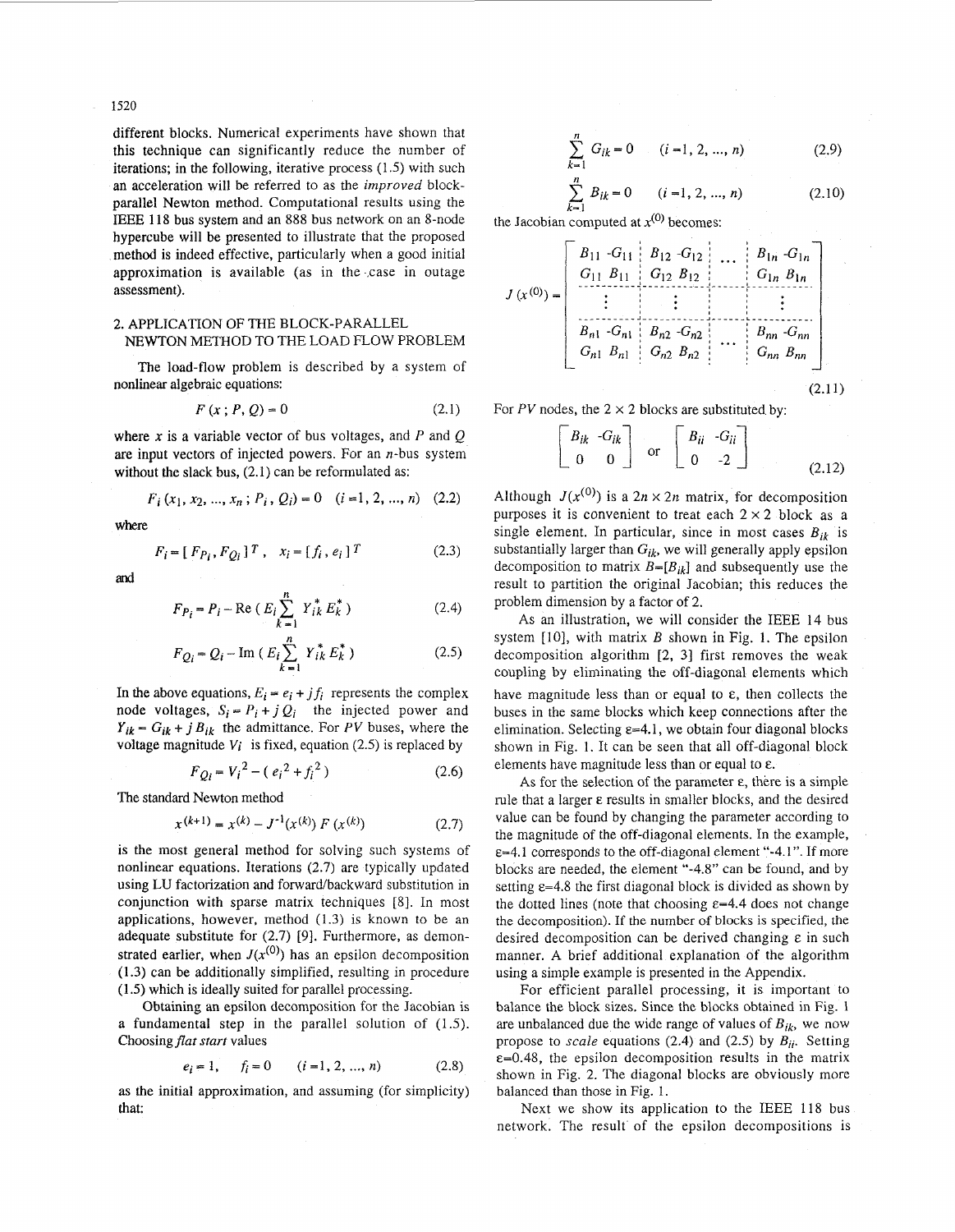<span id="page-2-0"></span>

|   |          | $30.3 - 5.2 - 4.8$ |          | $-5.1$ : 0      |               | 0        | 0        | 0           | 0        | 0      | 0        | 0      | ٥        |  |
|---|----------|--------------------|----------|-----------------|---------------|----------|----------|-------------|----------|--------|----------|--------|----------|--|
|   |          | $-5.2$ 34.9        | 0        | $-21.6$ : 0     |               | 0        | 0        | 0           | 0        | 0      | $-4.0$   | 0      | 0        |  |
|   | $-4.8$   | 0                  | 9.8      | $-5.1$ :        | $\Omega$      | 0        | 0        | 0           | 0        | 0      | $\bf{0}$ | 0      | $\bf{0}$ |  |
|   | $-5.1$   | $-21.6 - 5.1$      |          |                 | $38.3 : -4.8$ | 0        | $-1.8$   | 0           | 0        | 0      | 0        | 0      | 0        |  |
|   | 0        | 0                  | 0        |                 | $-4.8$ : 19.6 | $-5.7$   | $-9.1$   | 0           | 0        | 0      | 0        | 0      | 0        |  |
| B | o        | 0                  | 0        | 0               | $! -5.7$      | 5.7      | $\bf{0}$ | 0           | 0        | 0      | 0        | 0      | 0        |  |
|   | 0        | ٥                  | 0        | $-1.8$ : $-9.1$ |               | 0        | 24.3     | 0           | $-10.41$ | $-3.0$ | 0        | 0      | 0        |  |
|   | 0        | 0                  | 0        | 0               | 0             | 0        | 0        | 8.5         | $-4.4$   | 0      | $-4.1$   | 0      | 0        |  |
|   | 0        | 0                  | ٥        | 0               | 0             | 0        | $-10.4$  | $-4.4$      | 14.8     | 0      | $\bf{0}$ | 0      | 0        |  |
|   | $\bf{o}$ | 0                  | 0        | o               | $\Omega$      | Ö        | $-3.0$   | $\bf{0}$    | 0        | 5.3    | 0        | $-2.3$ | 0        |  |
|   | $\Omega$ | $-4.0$             | $\Omega$ | 0               | $\Omega$      | $\Omega$ | $\Omega$ | $-4.1$      | 0        | 0      | 17.3     | $-6.1$ | $-3.2$   |  |
|   | Ω        | 0                  | 0        | 0               | 0             | 0        | 0        | 0           | 0        | $-2.3$ | -6.1     | 10.7   | $-2.3$   |  |
|   | $\Omega$ | $\bf{0}$           | 0        | 0               | $\bf{0}$      | 0        | $\Omega$ | $\mathbf 0$ | 0        | . 0    | $-3.2$   | $-2.3$ |          |  |
|   |          |                    |          |                 |               |          |          |             |          |        |          |        |          |  |

Fig. 1. Decomposition of 14-bus system (without scaling).

|                |                |         |                       | $-0.17 - 0.16 - 0.17$ |         | $\bf{0}$ | $\bf{o}$       | $\Omega$       | $\Omega$    | 0        | $\Omega$       | 0              | $_{0}$  | o              |
|----------------|----------------|---------|-----------------------|-----------------------|---------|----------|----------------|----------------|-------------|----------|----------------|----------------|---------|----------------|
|                |                | $-0.15$ |                       | o                     | $-0.62$ | 0        | 0              | 0              | $\mathbf o$ | 0        | 0              | $-0.11$        | 0       | 0              |
|                |                | $-0.49$ | Ω                     |                       | $-0.52$ | 0        | 0              | $\Omega$       | $\Omega$    | 0        | $\Omega$       | 0              | 0       | Ò              |
|                |                |         | $-0.13 - 0.56 - 0.13$ |                       |         | $-0.12$  | 0              | $-0.05$        | $\Omega$    | $\Omega$ | $\Omega$       | 0              | 0       | 0              |
|                |                | ٥       | o                     | 0.                    | $-0.24$ |          | $-0.29 - 0.46$ |                | 0           | 0        | o              | 0              | 0       | 0              |
| $\overline{B}$ | $\blacksquare$ | 0       | 0                     | 0                     | 0       | $-1.00$  |                | 0              | 0           | O        | 0              | 0              | Ω       | $\bf{0}$       |
|                |                | 0       | 0                     | 0                     | $-0.07$ | $-0.37$  | 0              |                | 0           |          | $-0.43 - 0.12$ | 0              | 0       | 0              |
|                |                | 0       | 0                     | $\Omega$              | ٥       | 0        | 0              | Ω              |             | $-0.52$  | 0              | $-0.48$        | 0       | 0              |
|                |                | 0       | 0                     | $\bf{0}$              | 0       | 0        | $\Omega$       | $-0.70 - 0.30$ |             | Ŧ        | $\Omega$       | 0              | 0       | o              |
|                |                | 0       | 0                     | ٥                     | 0       | 0        | 0              | $-0.57$        | $\mathbf 0$ | 0        |                | 0              | $-0.43$ | 0              |
|                |                | 0       | $-0.23$               | $\bf{0}$              | 0       | 0        | $\Omega$       | $\Omega$       | $-0.24$     | ٥        | O              |                |         | $-0.35 - 0.18$ |
|                |                | o       | 0                     | $\Omega$              | o       | 0        | $\Omega$       | 0              | 0           | 0        | $-0.22$        | $-0.57$        |         | $-0.21$        |
|                |                | 0       | Λ                     | Ω                     | Ω       | o        | 0              | o              | 0           | 0        | 0              | $-0.59 - 0.41$ |         |                |

Fig. 2. Decomposition of 14-bus system (with scaling).

|  |  | Table I. Decompositions and iterations. |
|--|--|-----------------------------------------|
|  |  |                                         |

| Decompositions | Block size              | Iterations |  |  |
|----------------|-------------------------|------------|--|--|
| Epsilon        | 17 17 17 16 16 13 12 9  | 164        |  |  |
| Heuristic      | 15 15 15 15 15 14 14 14 | 237        |  |  |

depicted in Fig. 3 with the shaded circles, in case  $\varepsilon$ =0.40 is chosen in the scaled matrix. Twenty-six blocks are obtained, but the sizes of the blocks are somewhat unbalanced in spite of the scaling. To obtain the balanced blocks, we now *reconnect* the blocks. The boundary lines in Fig. **3** show eight *balanced* blocks derived from the reconnection. It should be pointed out that the reconnection procedure is *not*  difficult, since the decomposed blocks are already available and only the block sizes need to be considered. The reconnection process has not yet automated, but for on-line use, it will be necessary to develop an algorithm to select the **E** and to reconnect the blocks according to the designated blocks number **and** block sizes.

The effectiveness of the decomposition procedure is demonstrated in Table I, in which we present a comparison with a heuristic partitioning that maps the 118 **bus** system onto 8 processors. The heuristic method is based on the geography of the network and considers only the balance of block sizes (not the coupling strength). We compared the number of iterations required by the block-parallel Newton process using a flat start and a mismatch of 0.001 p.u. as the termination criterion; expectedly, the epsilon decomposition required fewer iterations.

## **3.** THE ACCELERATION METHOD

In order *to* obtain an efficient parallel implementation of the block-parallel Newton method, it is critical to reduce the number of iterations. Several standard acceleration methods such as successive overrelaxation and extrapolation did not show significant improvement in our experiments with



Fig. 3. Decomposition of 118-bus system.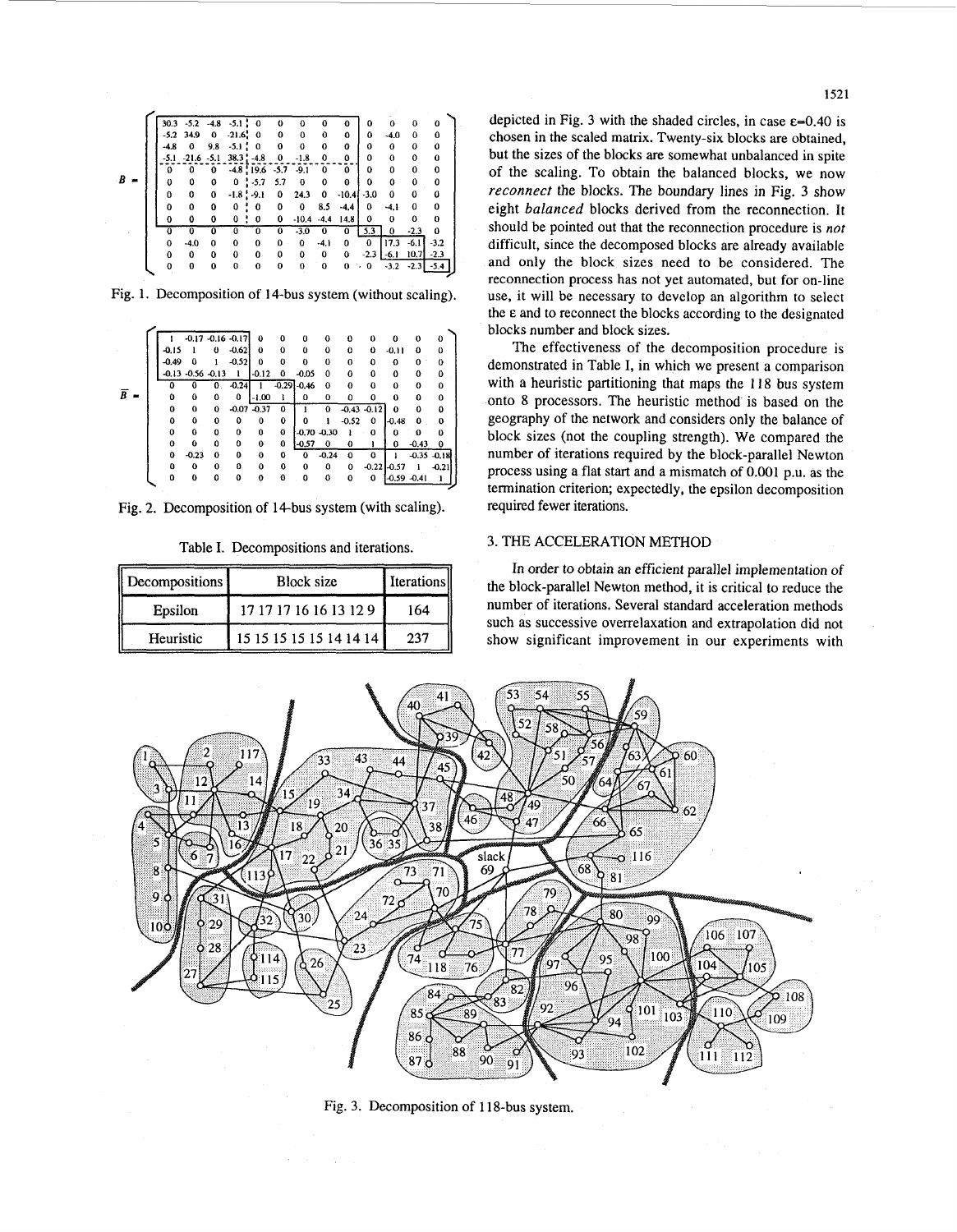<span id="page-3-0"></span>iterations (1 *S).* We therefore propose a new acceleration method, based on certain modifications in mismatch evaluation.

We should first observe that equations (2.4) and (2.5) can be rewritten as:

$$
F_{Pi} = P_i - \text{Re}\left\{ E_i Y_{ii}^* E_i^* - E_i \sum_{k=1}^n Y_{ik}^* (E_i - E_k)^* \right\}
$$
 (3.1)  

$$
F_{Qi} = Q_i - \text{Im}\left\{ E_i Y_{ii}^* E_i^* - E_i \sum_{k=1}^n Y_{ik}^* (E_i - E_k)^* \right\}
$$
 (3.2)

where the term  $(E_i - E_k)$  corresponds to the voltage difference between the buses. Let us now assume that bus **A**  and bus B belong to blocks **A** and B respectively, as illustrated 'in Fig. 4. We will also assume that the bus voltages are converging to their respective solutions  $E_A$  and *EB,* as shown in Fig. *5.* If solution *EB* is already known, using the voltage difference  $L_1 = (E_A^{(k)} - E_B)$  instead of  $L_2 = (E_A^{(k)} - E_B^{(k)})$  is clearly the best way to evaluate mismatches. However, since *EB* is *not* known at this point, we propose to use  $L_3 = (E_A^{(k)} - \widetilde{E}_B^{(k)})$  with  $\widetilde{E}_B^{(k)}$  given by

$$
\widetilde{E}_B^{(k)} = E_B^{(k)} + \alpha \, \left( \, E_A^{(k)} - E_A^{(k-1)} \right) \ \ \, ( \, 0 < \alpha < 1 \, \left) \quad \, (3.3)
$$

As shown in Fig. 5,  $\widetilde{E}_B^{(k)}$  is an advancement of  $E_B^{(k)}$  in the direction of  $(E_A^{(k)} - E_A^{(k-1)})$ . This is based on the supposition that  $E_B^{(k)}$  was computed reflecting the previous value  $E_A^{(k-1)}$ , and with the update from  $E_A^{(k-1)}$  to  $E_A^{(k)}$ ,  $E_B^{(k)}$  may also advance in the same direction. Numerical experiments



Fig. 4, Buses having a connection to another block.



Fig. *5.* Voltage difference between buses.

show that the scheme (3.3) can improve the iterative process when a proper value of  $\alpha$  is chosen. In the following section we will show how to select  $\alpha$  and will demonstrate the effectiveness.

**As** for the assumption that the two bus voltages are converging to the similar directions as shown in Fig. *5,* it should be pointed out that this is not always the case. When the voltages are converging to the opposite directions, the scheme (3.3) may deteriorate the convergency. However, we did not experience the deterioration in our experiments when a proper  $\alpha$  is selected. Although further investigation is needed, we suppose the reason is that the approximate voltage difference is established in the first several iterations, and that the process does not usually work as the voltages

### Table 11. Number of iterations.

a. IEEE 118-bus, flat start

| Number of  | Without      | With acceleration      |                  |
|------------|--------------|------------------------|------------------|
| processors | acceleration | Optimal $\alpha$       | Dynamic $\alpha$ |
| single     |              |                        |                  |
|            | 35           | 18 ( $\alpha = 0.4$ )  | 20               |
|            | 78           | 24 ( $\alpha$ =0.6)    | 37               |
|            | 165          | $\alpha = 0.7$ )<br>34 | 58               |

b. IEEE 118-bus, approximate start

| Number of  | Without      | With acceleration   |                  |  |  |  |
|------------|--------------|---------------------|------------------|--|--|--|
| processors | acceleration | Optimal $\alpha$    | Dynamic $\alpha$ |  |  |  |
| single     |              |                     |                  |  |  |  |
|            | 10           | 5 ( $\alpha$ = 0.2) |                  |  |  |  |
|            | 20           | 5 ( $\alpha$ = 0.2) |                  |  |  |  |
|            | 38           | $(\alpha = 0.2)$    |                  |  |  |  |

c. 888-bus, flat start

| Number of  | Without      | With acceleration      |                  |  |  |
|------------|--------------|------------------------|------------------|--|--|
| processors | acceleration | Optimal $\alpha$       | Dynamic $\alpha$ |  |  |
| single     | 12           |                        |                  |  |  |
|            | 199          | 59 ( $\alpha$ = 0.7)   | 95               |  |  |
|            | 666          | 96 ( $\alpha$ = 0.8)   | 92               |  |  |
|            | NС           | 104 ( $\alpha = 0.8$ ) | 119              |  |  |

NC : not convergent after 2000 iterations.

d. 888-bus, approximate start

| Number of  | Without      | With acceleration    |                  |  |  |  |
|------------|--------------|----------------------|------------------|--|--|--|
| processors | acceleration | Optimal $\alpha$     | Dynamic $\alpha$ |  |  |  |
| single     |              |                      |                  |  |  |  |
|            |              | 6 ( $\alpha$ = 0.2)  |                  |  |  |  |
|            | 460          | 6 ( $\alpha$ = 0.2)  |                  |  |  |  |
|            | 182          | 7 ( $\alpha = 0.2$ ) |                  |  |  |  |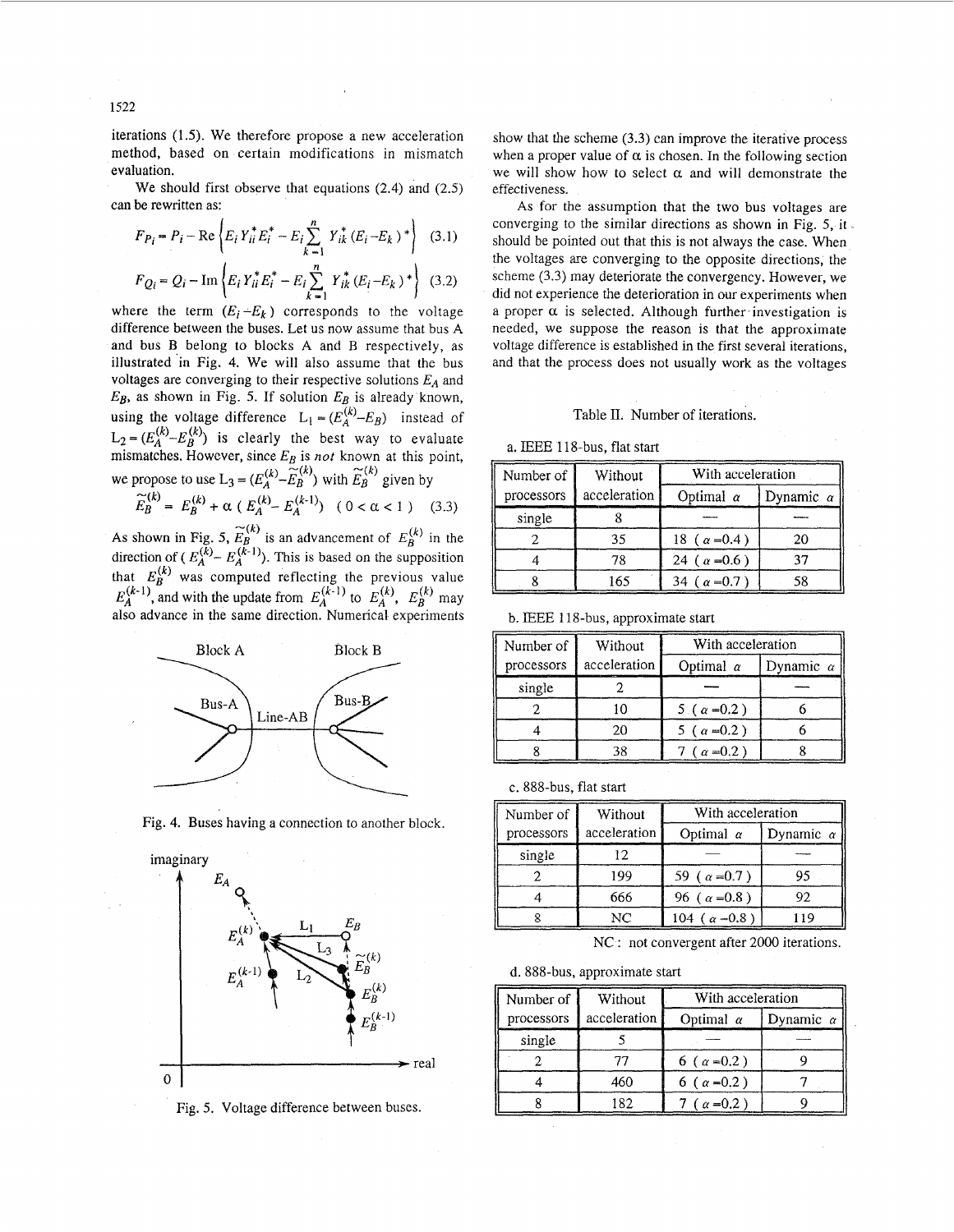converge to the opposite directions with gradually increasing the voltage difference.

# **4.** COMPUTATIONAL RESULTS

We now provide experimental results obtained for the IEEE 118 bus system and the 888 bus network. in Table I1 we present the number of iterations required by the blockparallel Newton process with a mismatch of 0.001 p.u. as the termination criterion. Two types of initial values were used - the standard *flat start* and the *approximate start.* The approximate start was obtained by adding random values ranging from -0.001 to 0.001 to the solutions. It was used to evaluate the cases where good initial approximations are provided. As seen from the table, the number of iterations is significantly reduced by the acceleration method when the optimal parameter  $\alpha$  is selected. The optimal  $\alpha$  was chosen by scanning from 0.1 to 0.9 in steps of 0.1. A smaller  $\alpha$  is suitable for the approximate start, and a larger  $\alpha$  is chosen for the cases where many iterations are required.

However, since it is impractical to select the optimal  $\alpha$ at each load-flow computation, the following rule to decide  $\alpha$  dynamically is introduced;<br>  $\alpha = \begin{cases} 0.02 \ k + 0.3 \ (1 \le k \le 25) \end{cases}$ 

$$
\alpha = \begin{cases} 0.02 \ k + 0.3 & (1 \le k \le 25) \\ 0.8 & (k > 25) \\ (k : \text{iteration step}) & (4.1) \end{cases}
$$

The process starts with a smaller  $\alpha$  and increases  $\alpha$  with the iteration steps. The parameters 0.02,0.3, and 0.8 are derived empirically. The required iterations for the dynamic  $\alpha$  are also shown in [Table 11.](#page-3-0) Although a few more iterations are required compared to those of the optimal  $\alpha$ , substantial acceleration is achieved. The scheme (4.1) and the parameters were tested only for the two example systems, but we expect that the scheme can be applied to other networks because the same parameters are effective for the two different networks. Further investigation is necessary to confirm it.

Computation times using the Intel iPSC/860 8-node hypercube system are shown in Table 111. The approximate start and acceleration with the dynamic  $\alpha$  were used. The computation time includes ordering, LU factorization and block-Newton iterations (the time for data input and output Table **111.** Computation time of approximate start cases.

a. IEEE 118-bus

| Proc.  | Iter. | Time I | Time II | Total | Speed-up |
|--------|-------|--------|---------|-------|----------|
| single | 2     | 0.106  |         | 0.106 |          |
|        | 6     | 0.055  | 0.001   | 0.056 | 1.89     |
|        | 6     | 0.022  | 0.003   | 0.025 | 4.24     |
|        |       | 0.010  | 0.008   | 0.018 | 5.89     |

b. 888-bus

| Proc.  | Iter. | Time I | Time II | Total | Speed-up |
|--------|-------|--------|---------|-------|----------|
| single |       | 0.873  |         | 0.873 |          |
|        |       | 0.291  | 0.006   | 0.297 | 2.94     |
| 4      |       | 0.146  | 0.001   | 0.147 | 5.94     |
|        |       | 0.077  | 0.007   | 0.084 | 10.39    |

# Time **I** : Computation time *(s),*  Time Ii : Communication time **(s).**

is not included); the communication time is shown separately and **is** seen to be very modest. The speed-up was calculated with respect to computations using a *single*  processor and the complete (unpanitioned) Jacobian; in all cases, a mismatch of 0.001 p.u. was used as the termination criterion. Table I11 shows that a substantial speed-up is obtained for both systems. In some cases, the speed-up actually exceeds the number of processors. It is because LU factorization of the decomposed Jacobian matrices needs less operations than that of the whole Jacobian, and if the convergence rate is very high, the total number of operations of the decomposed process (1 *S)* can be smaller than that of the process **(1.3).** 

The results in Table III indicate that the proposed method is extremely effective in cases when a good initial condition is available. It is therefore desirable to apply the method to problems such as outage assessment and voltage security assessment, where load-flow calculations are performed using good initial approximations. The results of outage assessment cases for the IEEE 118 bus system are shown in Table IV. Five cases were selected by randomly

|          | Single            |         | 2                 |            |            |          |                   |          |
|----------|-------------------|---------|-------------------|------------|------------|----------|-------------------|----------|
|          | <b>Iterations</b> | Time(s) | <b>Iterations</b> | Time $(s)$ | Iterations | Time (s) | <b>Iterations</b> | Time (s) |
| Case 1   | 3                 | 0.109   | 3                 | 0.043      | 5          | 0.022    | 6                 | 0.015    |
| Case 2   | 3                 | 0.112   | 5                 | 0.053      | 12         | 0.036    | 19                | 0.036    |
| Case 3   | 4                 | 0.114   | 8                 | 0.061      | 17         | 0.047    | 17                | 0.033    |
| Case 4   | 4                 | 0.115   | 11                | 0.071      | 21         | 0.056    | 31                | 0.056    |
| Case 5   | 4                 | 0.112   | 8                 | 0.059      |            | 0.020    | 8                 | 0.017    |
| Total    |                   | 0.562   |                   | 0.287      |            | 0.181    |                   | 0.157    |
| Speed Up |                   |         |                   | 1.96       |            | $-3.10$  |                   | 3.58     |

Table IV. Computation time of outage assessment cases (IEEE 118-bus).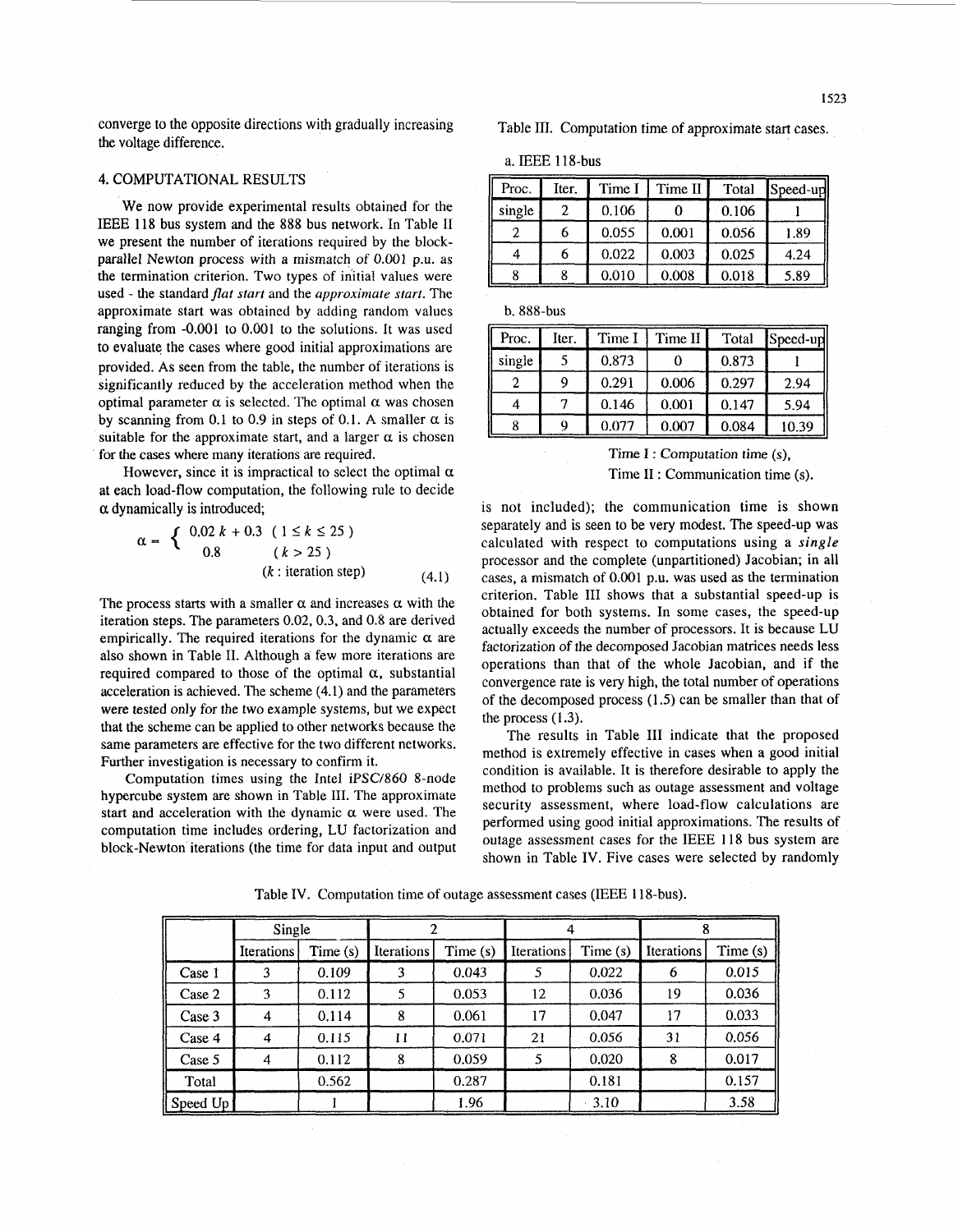choosing transmission lines and assuming line outages (removing the only line between the buses). The base case solutions were used as initial values and the parameter  $\alpha$  was chosen according *to* the rule (4.1). The decompositions of the network were not changed for each contingency because we supposed that one line removal would not largely decrease the effectiveness of the base case decompositions. The Table shows that in Case 1 and *5* almost the same iterations are required as in the approximate start cases. The other cases require more iterations and the speed-up is smaller, but totally substantial speed-up is achieved.

We should note here that our load-flow calculation is based on **(1.3)** where the Jacobian is computed only once. It is pointed out that the method shows a slower convergence for heavy loaded systems. In such cases, the Jacobian should be computed at each iteration step (i.e. full Newton method), and the block-parallel process should be also modified to compute Jacobian more frequently. Further investigation is required to modify the iterative process and to verify the effectiveness of the proposed method in such heavy loaded cases.

We should also mention about the fast decoupled method where the voltage magnitude and the phase angle are updated in a decoupled manner [9]. The main difference is that the initial Jacobian matrix is replaced with the constant approximate matrices *B'* and *B"* . Therefore the decomposition must be made to the constant matrices instead of the Jacobian. Since the matrices *B'* and *B"* have almost the .same structure as the matrix *B* discussed in the previous section, we expect that the same decomposition procedure can be applied with a couple of modifications. We also suppose that the same acceleration method can be applied, although the expected speed-up may be a little smaller because the order of the Jacobian matrix is already reduced.

### 5. CONCLUSIONS

An improved block-parallel Newton method for loadflow calculations was presented. The number of iterations was significantly reduced by utilizing epsilon decompositions and the newly developed acceleration method. The method is suitable for on-line security assessment of outages and voltage stability, where many cases of load-flow with good initial approximations are performed. The proposed method improves the blockiterative process in general, and the same approach can be utilized for solving other large scale problems arising in networks, such as optimal power flow and transient stability analysis.

#### ACKNOWEDGEMENTS

The research reported herein has been partially supported by the National Science Foundation under Grant ECS-9 1 14872.

## **REFERENCES**

- [1] A. I. Zečević and D. D. Šiljak, "A block-parallel Newton method via overlapping epsilon decompositions," *SIAM*  Journal on Matrix Algebra and Applications, 1994.
- *[2]* M. E. Sezer and D. D. Siljak, "Nested epsilon decompositions and clustering of complex systems," *Automatica, vol.22*, pp.321-331, 1991.
- [3] D. D. kiljak, *Decentralized control of complex systems,* Cambridge, MA: Academic Press, 199 1.
- [4] R. Kasturi and M. Potti, "Piecewise Newton-Raphson load flow - an exact method using ordered elimination," *IEEE Trans. PAS,* vo1.95, pp.1244-1253, 1976.
- *[5]* A. Yokoyama *et al.,* "Automatic nonuniform decomposition of large-scale power systems for parallel processing," *Proc. of 9-th PSCC*, 1987.
- in large-scale network computation," in *Control and Dynamic Systems,* ~01.41, C.T.Leondes, Ed., San Diego CA: Academic, pp.207-272, 1991. *[6]* F. L. Alvarado, W. F. Tinney and M. K. Enns, "Sparsity
- [7] J. M. Ortega and W. *C.* Rheinboldt, *Iterative Solution*   $of$  *Nonlinear Equations in Several Variables, New York:* Academic Press, 1970.
- [8] W. F. Tinney and C. E. Hart, "Power flow solution by Newton's method," *IEEE Trans.PAS,* vo1.86, pp. 1449- 1456, 1967.
- [9] B. Stott, "Review of load-flow calculation methods," *Proc. IEEE,* vo1.62, pp.916-929, 1974.
- [lo] Y. Wallach, *Calculations and Programs for Power System Networks,* Englewood Cliffs, NJ: Prentice Hall, 1986.

#### BIOGRAPHIES

**M. Amano** (M'92) received his B.Eng. and M.Eng. degrees in electrical engineering from Kyoto University, Japan, in 1983 and 1985, respectively. He joined Hitachi Research Laboratory, Hitachi, Ltd. in 1985. In 1990 and 1991 he stayed in Santa Clara University as a visiting researcher. He is currently engaged in developing computer systems for power system analysis and control.

A. I. Zečević received the B.S. degree in electrical engineering from the University of Belgrade, Yugoslavia, in 1984 and his M.S. and Ph.D. degrees from Santa Clara University in 1990 and 1993, respectively.

He is currently teaching electronic circuits at Santa Clara University. His research interests include graph theoretic decomposition algorithms and parallel computation of large scale systems. He is particularly interested in applications to large electronic circuits, such as those arising in power systems and VLSI design.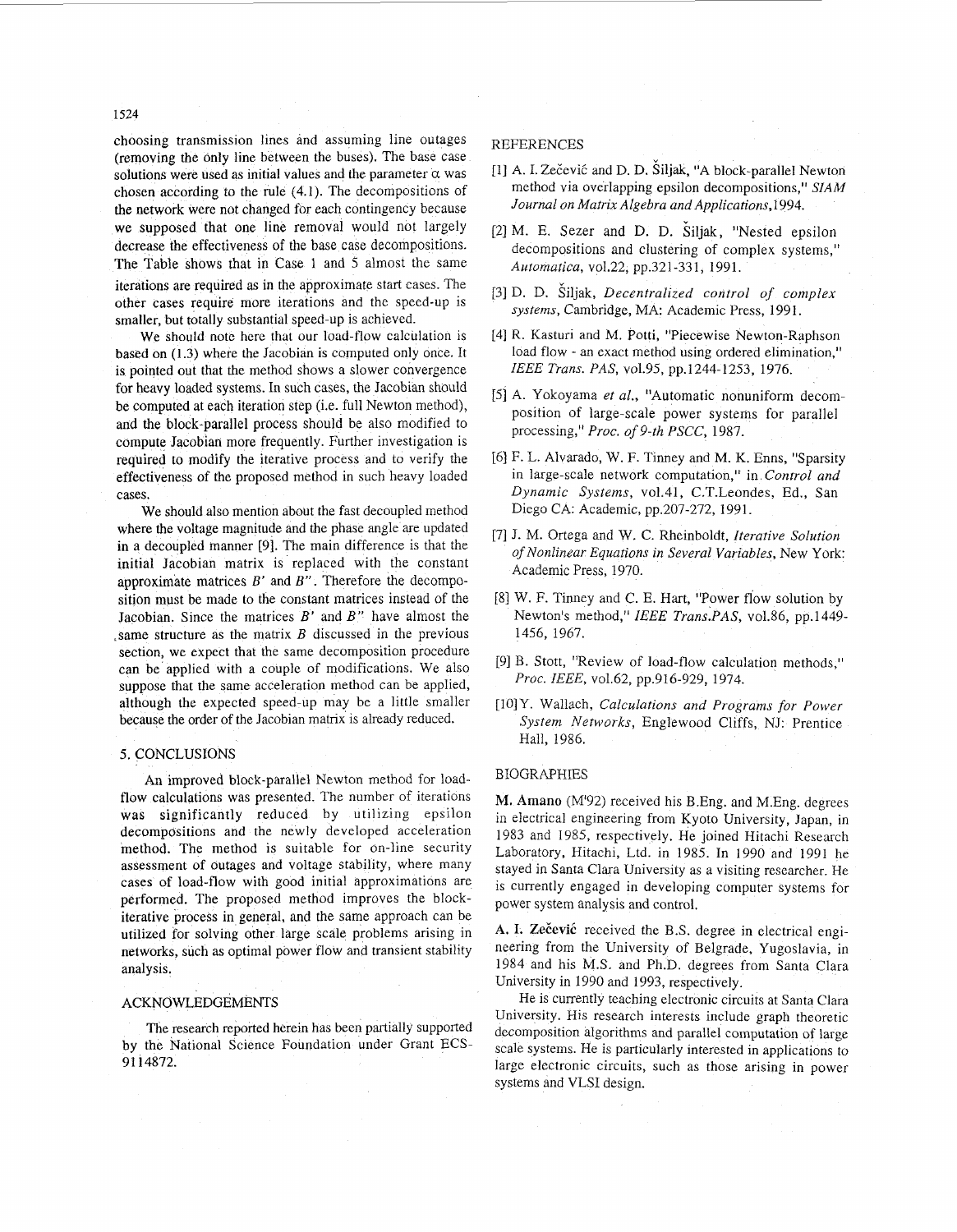**D. D. Siljak** (F'81) received his Ph.D. degree in 1963 from the University of Belgrade, Belgrade, Yugoslavia.

Since 1964 he has been with Santa Clara University, Santa Clara, CA, where he is presently the B&M Swig Professor at the School of Engineering and teaches courses in system theory and applications. His research interest is in the theory of large-scale systems and its applications to problems in control engineering, power systems, economics, aerospace, and model ecosystems. He is the author of the monographs *Nonlinear Systems* (Wiley, 1969), *Large-Scale Dynamic Systems* (North-Holland, 1978), and *Decentralized Control* of *Complex Systems* (Academic Press, 1991).

Dr. Siljak is an honorary member of the Serbian Academy of Sciences **and** *Arts,* Belgrade, Yugoslavia.

# APPENDIX

The following is a brief explanation of the epsilon decomposition algorithm.

Fig.A.l shows a simple example matrix and its network diagram. The first step of the algorithm is to eliminate the off-diagonal elements which have magnitude less than or equal to  $\varepsilon$ . The numbers with shade and the dotted arrows in Fig.A.2 indicate the eliminated elements when  $\varepsilon$ =0.4 is chosen.

The next step is to form blocks by combining the nodes which keep connections after the elimination. Necessary permutation of the corresponding rows and columns of the matrix is performed along with the clustering. As shown in Fig.A.2, two diagonal blocks are obtained by permuting node 2 and node 3.

The parameter  $\varepsilon$  can be selected according to the designated blocks number or block sizes regarding the magnitude of the off-diagonal elements. In the example, the non-zero off-diagonal elements are 0.2, **0.3, 0.4,** 0.5, and 0.8. Selecting  $\varepsilon = 0.2$  or  $\varepsilon = 0.3$  does not provide a decomposition, and selecting  $\varepsilon$ =0.4 results in Fig.A.2. Choosing a larger value  $\varepsilon$ =0.5 provides more blocks as shown in Fig.A.3. If  $\varepsilon = 0.8$  is chosen, all nodes are decomposed into single element blocks.

More general and precise explanation of the algorithm including the overlapping decompositions or the nested decompositions is presented in  $[2]$  and  $[3]$ .



Fig. A.1. Example network.







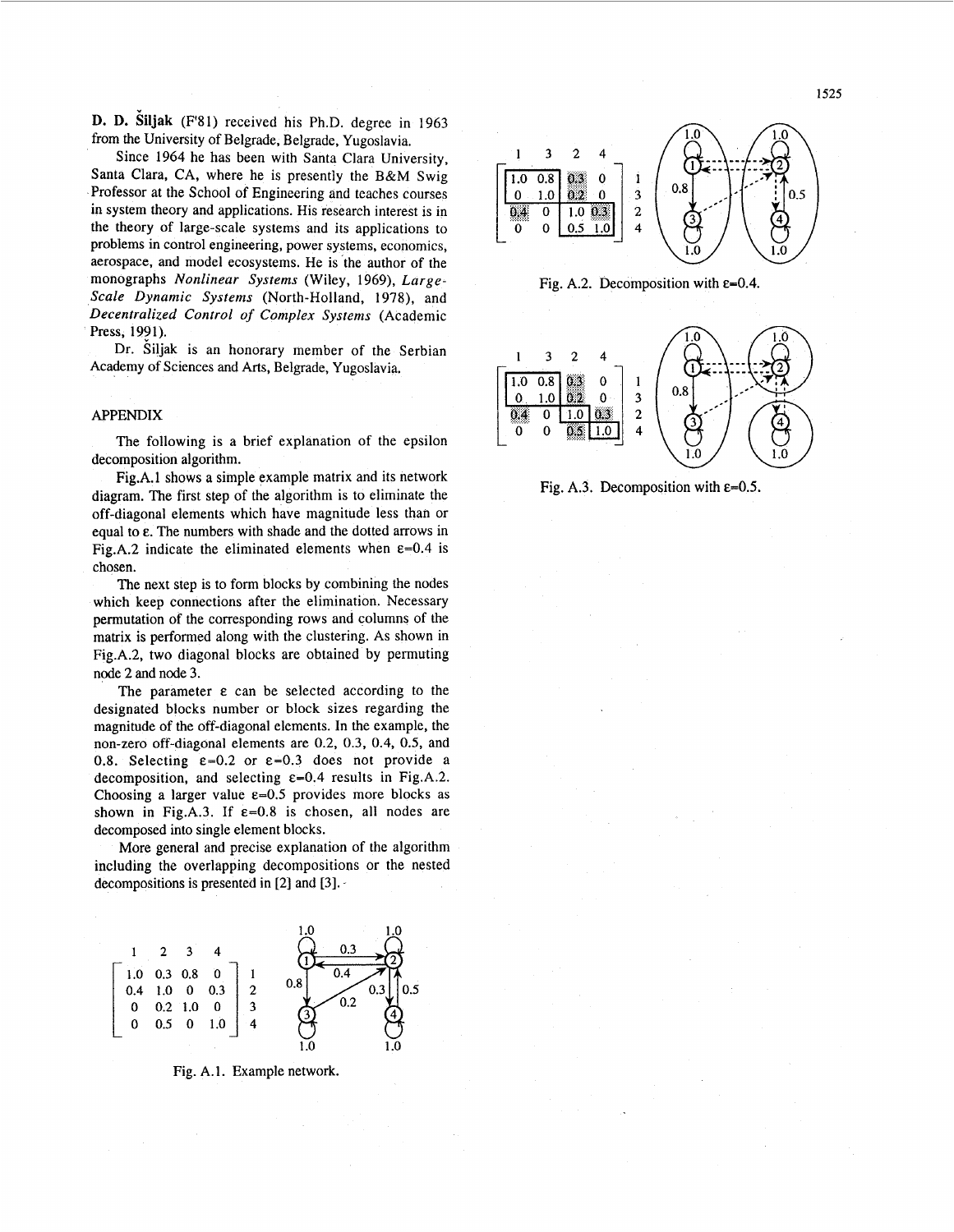#### **Discussion**

**F. L. Alvarado** (The University of Wisconsin-Madison, ECE Department, 1415 Engineering Drive, Madison, WI 57706):

For some years we have been tantalizingly close to a new class of solvers to replace conventional ordered factored **osition** as the workhorse for power **system**  engineering computations, but, in the opinion of this This **papers adds are not there yet**  significant and interesting material to this debate. Here are some of the basic facts and issues, from the perspective of this reviewer:

- For direct methods based on LDU factorization, serial computation time grows slightly faster than linearly but less than quadratically for power system problems characterized by topology-symmetric **matnces This** makes the direct **method** very hard to beat for most applications.
- When unsymmetric matrices are used (as is the case when exact Newton's method is used for formulations of the power flow problem that include unconventional controls, for example), the effectiveness of direct methods can be reduced sharply as a result of the need for off-diagonal pivoting.
- Recently, very effective direct method have been developed for unsymmetric direct matrices. Some of these remain to be tested in power system matrices of realistic size with a variety of realistic matrix entry values
- $\bullet$ Conventional implementations of direct **methods** are notonausly bad for paralell enwronmenrts. Some row/column blocking techniques have been devised that improve things significantly.
- Blocking and partitioning can also improve the paralelism of direct methods. In a few cases, partitioning can actually improve the speed even in serial environments.
- There have been significant improvements (due to these and other authors) on methods for partitioning and blockmg m recent years
- Specialized ordering techniques enhance the ability to ۸ **direct** methods, **at** the expense of additional fill-in.
- **Partitioned inverses (W-matrices) greatly enhance the** Manuscript received August 21, 1995.

ability to parallelize direct methods, at least for the repeat solution phase.

- Iterative **linear** solver **methods** are **easy**  and can be used to solve most power system problems. *0*
- The convergence of *iterative* methods is dependent on the numerical values of the matrix entries.
- $\bullet$ The number of iterations is a function of matrix  $c$ *condition and matrix dimension*
- For well-behaved (diagonal-dominant, symmetric, well conditioned) matrices, iterative methods work remarkably well, and are very easy to implement.
- Iterative methods are ideally suited for parallel environment or for automated vectorization and parallelization.
- For unsymmetnc matnces, there are a number of *good* and ef€e&ve *iterative* **methods but** their convergence properties are far more erratic.
- Preconditioners, which can be viewed as approximate direct solvers, can improve the performance of almost any iterative **method.**
- Approximate partitioned inverses are extremely effective as preconditioners for iterative methods.
- **Explicit parallel programming has failed to gain wdespread populanty due to a number** of **practical**  reasons. The future of parallel computation will arguably be with the use of parallizable algorithms rather than explict coding of parallel computations on specialized platforms.

We would like the authors reactions and views of these (admrttedly **biased) opmions** and theu **mews** of the direction that parallel computation research should take in the next 5 to 10 years, both within the research community and within actual applications to real power systems. We also are interested in comments regarding how the industry might proceed with rather definitive testing and comparizons to establish the feasibility of all these new classes of methods (the author's own included) for truly practical systems and applications in practical portable environments.